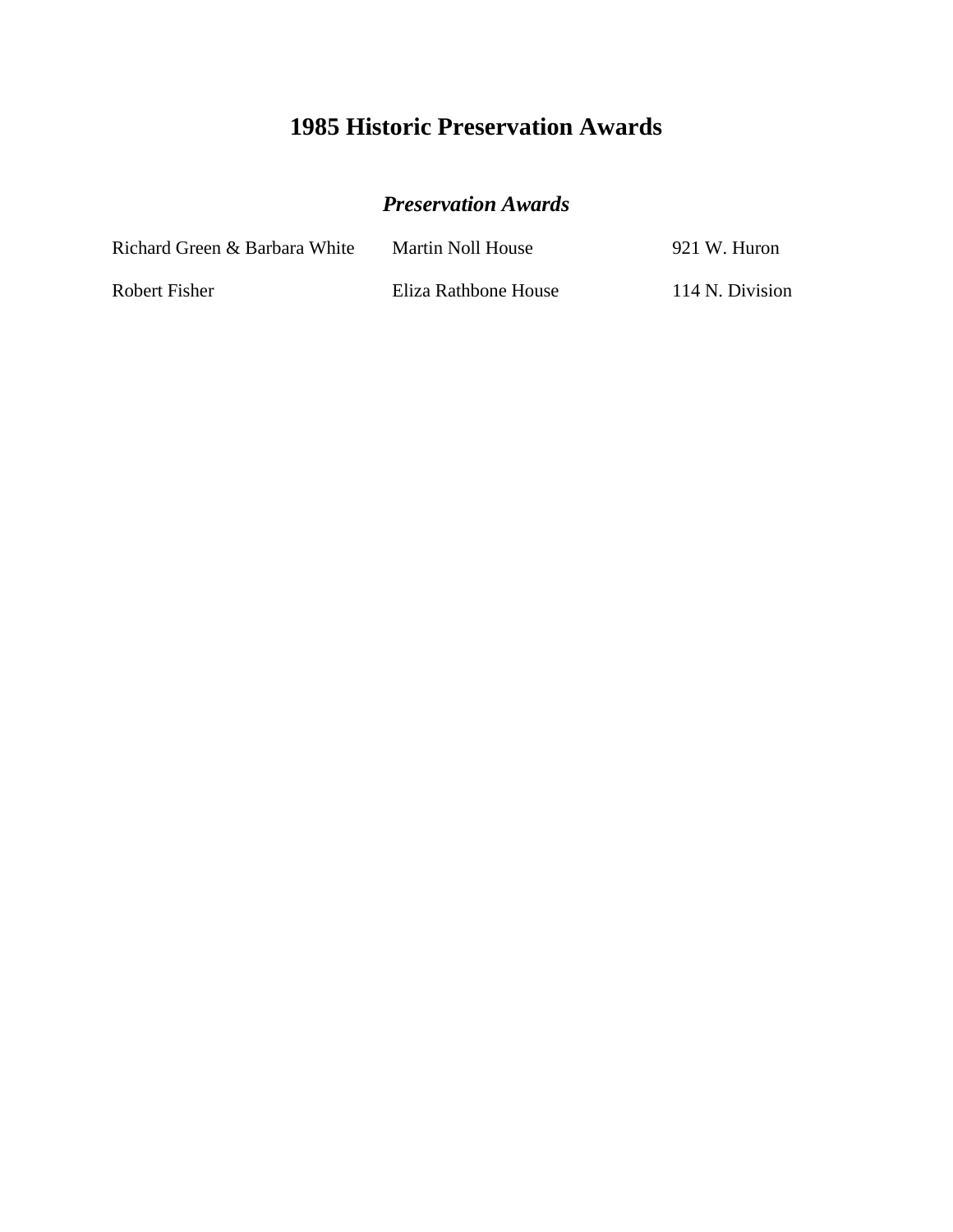#### *Preservation Awards*

| Robert Tisch                           | <b>Frederick Sorg Building</b> | 216 E. Washington  |
|----------------------------------------|--------------------------------|--------------------|
| Cottage Inn Management                 | Orpheum Theater                | 326 S. Main        |
| Carolyn J. McNaughton                  | Christian Helber House         | 615 W. Huron       |
| <b>Sculpture Square Partnership</b>    | John Eisele Building           | 218 N. Fourth Ave. |
| John Hatch                             | Christian Walker House         | 902 W. Liberty     |
| Olga Bilakos & Christina<br>Farmasonis | Courthouse Commercial Block    | 109-119 E. Ann     |

*Maintenance Awards*

| Helen Wild                             | Gottlieb Wild House           | 442 S. Fourth Ave. |
|----------------------------------------|-------------------------------|--------------------|
| Naomi James                            | Moses Gunn House              | 712 E. Ann         |
| Alice Wethey & Elizabeth<br>Sunderland | <b>Edson Sunderland House</b> | 1510 Cambridge     |
| Fay Muehlig                            | <b>Edward Muehlig House</b>   | 801 W. Liberty     |

### *Centennial Business Awards*

| The Ann Arbor News        | Founded 1835 |
|---------------------------|--------------|
| Schlenker Hardware        | Founded 1886 |
| Godfrey Moving & Storage  | Founded 1881 |
| Hutzel Plumbing & Heating | Founded 1857 |
| Muehlig Funeral Chapel    | Founded 1852 |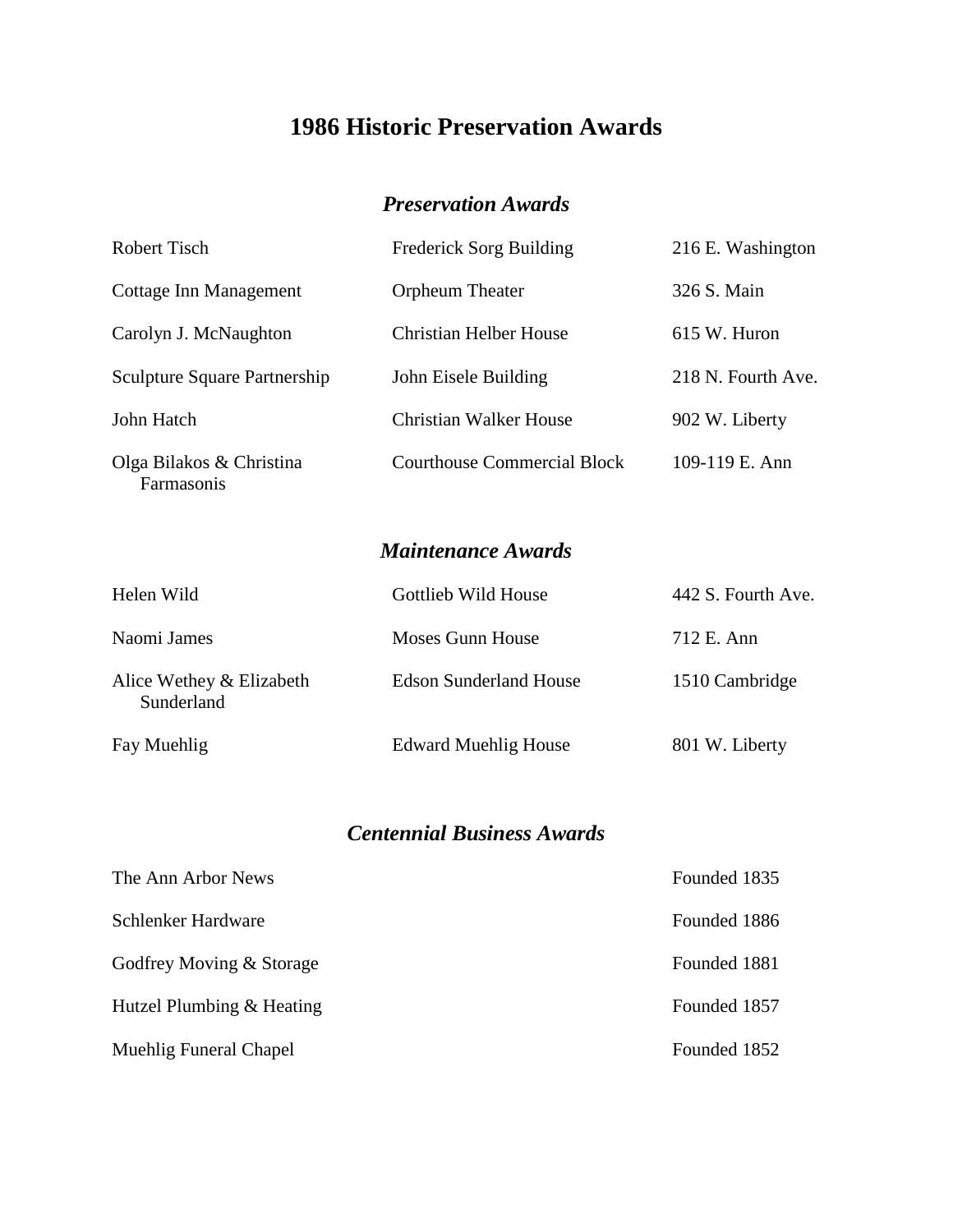#### *Preservation Awards*

| Hobbs & Black Associates, Inc.                                        | <b>Stone Church Complex</b>   | 100 N. State St.      |
|-----------------------------------------------------------------------|-------------------------------|-----------------------|
| The Michigan Theatre Foundation                                       | Michigan Theatre Interior     | 603 E. Liberty        |
| Michael Bielby                                                        | Martha Wilder House           | 415 N. Ingalls        |
| Cooperative Investment Inc.                                           | Germania Hotel                | 119-123 W. Washington |
| <b>Robert Rubin</b>                                                   | Elizabeth Laughlin House      | 315 N. Thayer         |
|                                                                       | <b>Maintenance Awards</b>     |                       |
| Mr. & Mrs. George W. Sallade                                          | Robert S. Wilson House        | 126 N. Division       |
| Mr. Harold Lueck                                                      | Ebenezer Wells House          | 208 N. Division       |
| Mrs. Edith Hagerman                                                   | Reuben Kempf House            | 321 N. Ingalls        |
| The Kleinschmidt Agency                                               | Ann Arbor Tribune Building    | 206 E. Huron          |
| The Reorganized Church of Jesus<br><b>Christ of Latter Day Saints</b> | First German Methodist Church | 520 W. Jefferson      |

#### *Centennial Business Awards*

| Rohde Brick & Supply Company, Inc. | Founded 1883 |
|------------------------------------|--------------|
| <b>Eberbach Corporation</b>        | Founded 1843 |
| Feiner's Inc.                      | Founded 1884 |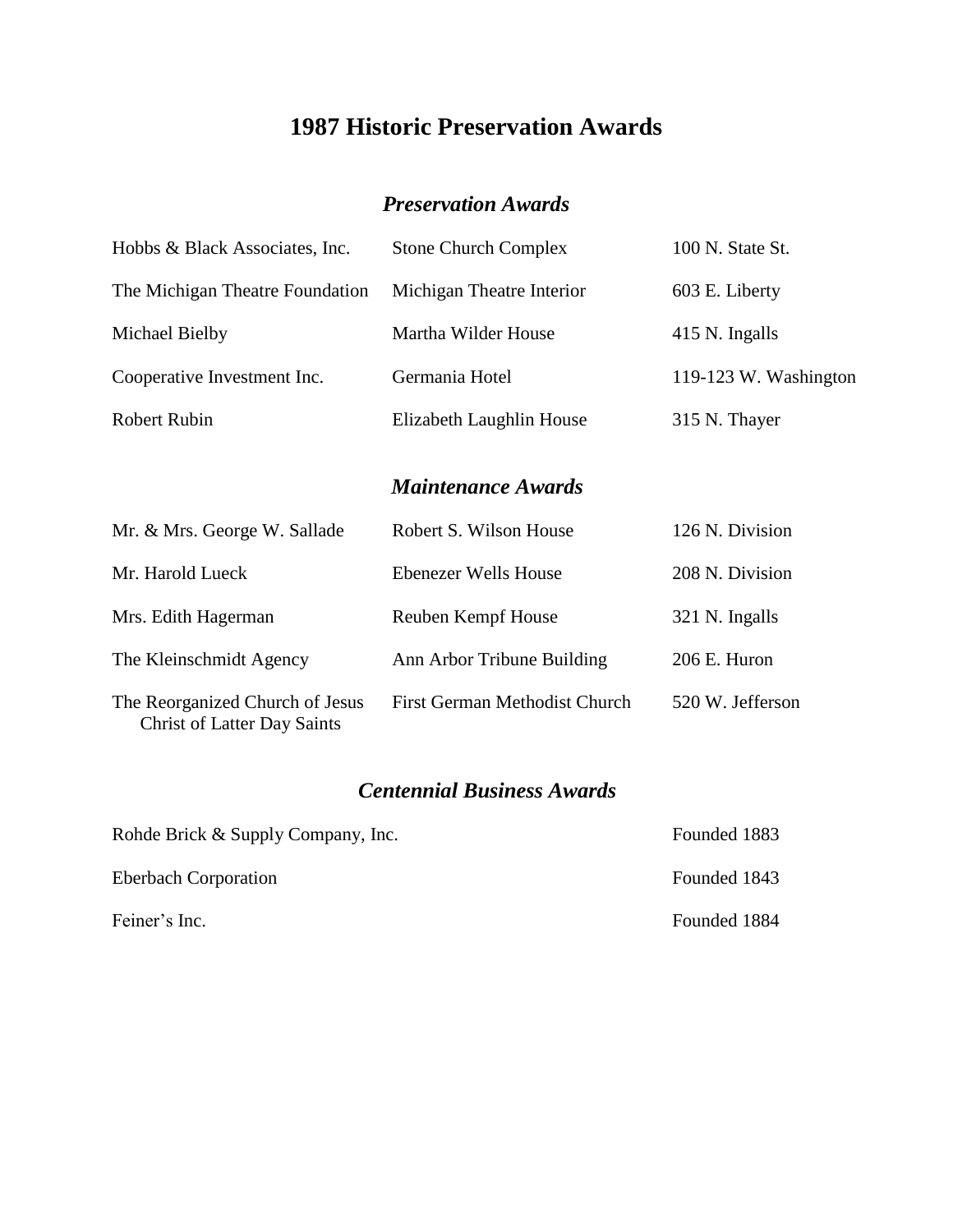#### *Preservation Awards*

| <b>Quinn Evans Architects</b> | <b>Second Pardon Block</b>        | 219 N. Main        |
|-------------------------------|-----------------------------------|--------------------|
| Lynn Law & James Marron       | T.A.A. & N.M.R.R. Depot           | 416 S. Ashley      |
| Mr. & Mrs. William Johnson    | George Wahr House                 | 455 S. Fourth Ave. |
| Mr. & Mrs. Robert Borcherts   | Second Edward Campbell House      | 1555 Washtenaw     |
| St. Clare's Episcopal Church  | William Anderson House            | 2309 Packard       |
| Mr. & Mrs. Steven Hamp        | <b>Howard Faust House</b>         | 1520 Harding       |
| Barrie & Lucy Biven           | <b>Francis Hamilton House</b>     | 318 S. Thayer      |
| Dennis Dahlmann               | <b>Bell Tower Inn</b>             | 300 S. Thayer      |
|                               | <b>Maintenance Awards</b>         |                    |
| Claris Brown                  | John George Cook House            | 530 S. Division    |
|                               | <b>Centennial Business Awards</b> |                    |
| The Wild Men's Shop           |                                   | 311 S. State       |
| The Schwaben Verein           |                                   | 1915 Pauline Blvd. |